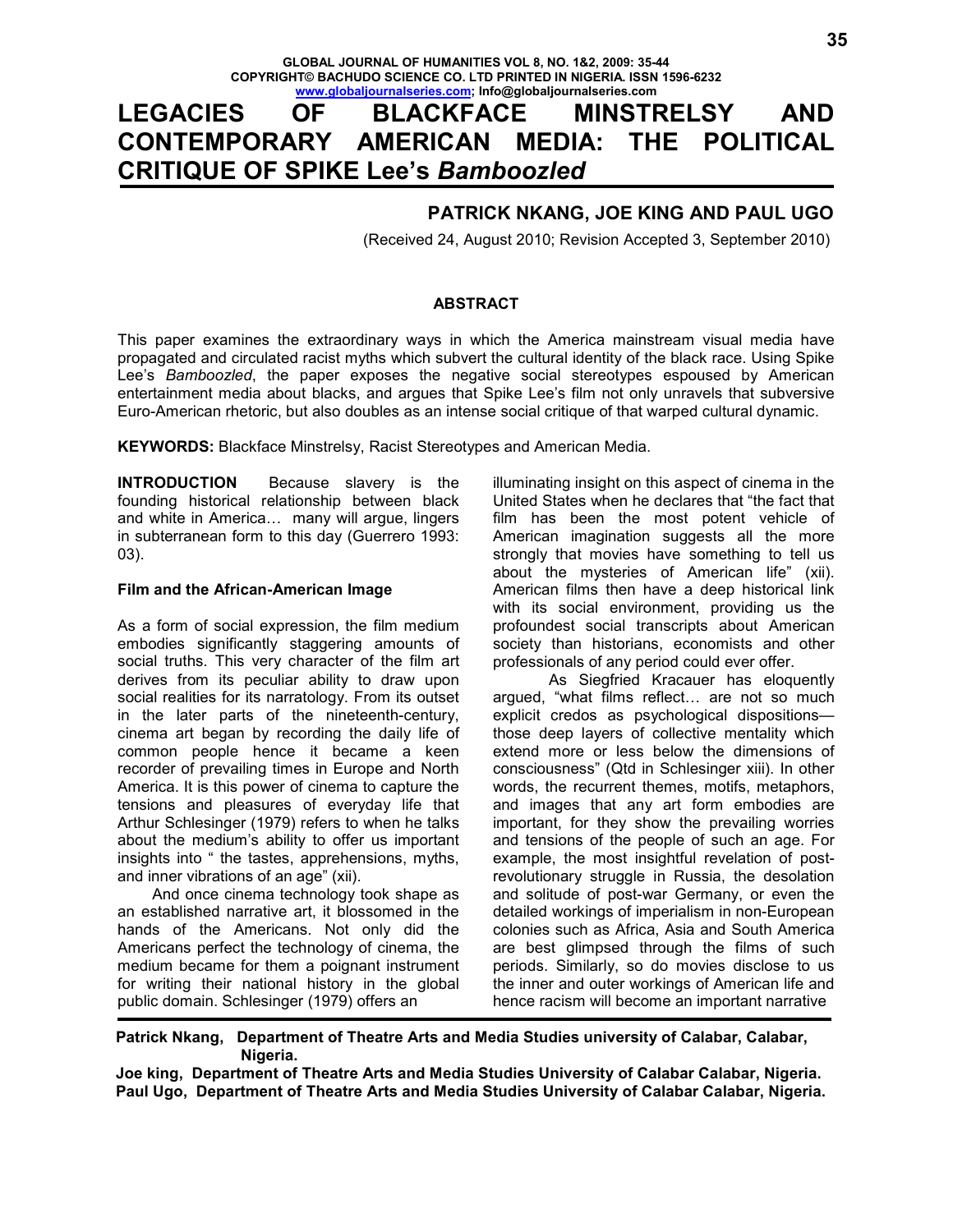trope in that creative revelation. The inauguration of the race trope as early as the last quarter of the  $19<sup>th</sup>$  century in American film was in keeping with the broader social and political context of the time and the peculiar tastes of the audiences for which film was meant hence Jack Shadonian thesis that "all films are ultimately about something that interests and/or bothers the culture they grew out of" (15). As soon as film yielded its narrative potentials with the trial of Edwin Porter's fifteen minutes feature (The Great Train Robbery), it was to the contending issue of difference between whites and freed black slaves that it turned its attention to.

 The first ever comprehensive feature to be made in the United States for example was The Birth of a Nation*,* directed by D. W. Griffith in 1915. This three-hour epic with superb montage technique was an amazing chronicle of the history of the United States beginning from reconstruction. The first feature to be shown in the white house, President Wilson Woodrow described it as "history written in lightening." It opened on February 8<sup>th</sup>, 1915 in Los Angeles and on March  $3<sup>rd</sup>$ , at the Liberty theatre in New York City. And although Birth was produced and directed by Griffith, it was actually a synthesis of the work of three southerners at the time living in the north. Griffith adapted the film script from Thomas Nixon's anti-black novels, The Leopard's Spots and the Clansman*.* It also employed the ideas of Woodrow Wilson in his book Histories of the American People*.* And according to Ed Guerrero, "Wilson took the view that emancipated blacks were 'Idlers' who could become 'insolent and dangerous [and thus] wrote of reconstruction as a policy that 'puts the white south under the heel of the black south" (11). It was precisely this philosophy that The Birth espoused. The film implied that the African-American, especially in the heydays of reconstruction, when emancipated, was villainous, lustful for white women and political power, and above all, ignorant. These were stereotypical southern conceptions of the average African-American. To be sure, The Birth did not invent these stereotypes, but it popularized them and these motifs were to be deployed by other Euro-American directors and producers of American films and television programs for many years.

 In describing the intent of the producers of The Birth, Ed Guerrero remarks that "As frank racial propaganda, The Birth of a Nation is an elaborate construction of black stereotypes, ranging from the loyal slave, the mammy, and the dancing bucks in the slave quarters of pre-civil war days to the insolent, criminal and free 'brut Negro' of reconstruction" (15). The entire black population including the small body of interests groups such as the NAACP and the press condemned Griffith's work. African-Americans and other minority peoples became aware of how negative and prejudicial the art of film narrativized them. Instinctively, a new awakening amongst the African-American population emerged to reconfigure the black image in the American media. This awareness emerged mostly due to the fact that most colored characters in American movies were depicted as "black buffoon[s] who appeared not to have the slightest intelligence. When the Negro was not made an object of ridicule, he was portrayed as the devoted slave who knew his place" (Mapp 16).

 So independent black moviemakers began to emerge to counteract and reconstruct such old southern stereotypes. According to Thomas Cripps (1977), "...by the end of the great depression, popular taste had become more sophisticated and no longer was willing to accept so readily the old southern stereotypes that Hollywood was offering. Black protests against these stereotypes were having their effects too" (05). The old Hollywood films, produced to suit prevailing white American values and tastes were becoming unpopular. This was crucial for the industry because a substantial segment of the industry's patrons were African-Americans. So by the late 1920s independent studios with the sole aim of producing all black films emerged. Chief amongst these movement were the Lincoln Company, Oscar Micheaux, the colored players, Reol, Ralph Cooper, and many others. Finances and technical know-how hampered these companies, but a vigorous match toward reconstructing the battered image of the black American (usually played by whites in blackface) had begun.

 In spite of these efforts, a lingering racial tension still remains in the United States. Among many other areas, the American entertainment industry (Radio, TV, film) still reverberates with racial stereotypes of blacks only that the media have now "substituted new subtle stereotypes for old blatant ones" (Mapp 08). American mainstream media, especially TV networks, still circulate ridiculous images of the African race. Most common is the black man as exhibitor of grotesque comic stunts. It is this perpetuation of the old comic motifs where blackness becomes a source of popular spectacle in the entertainment industry that Spike Lee takes on in his 2000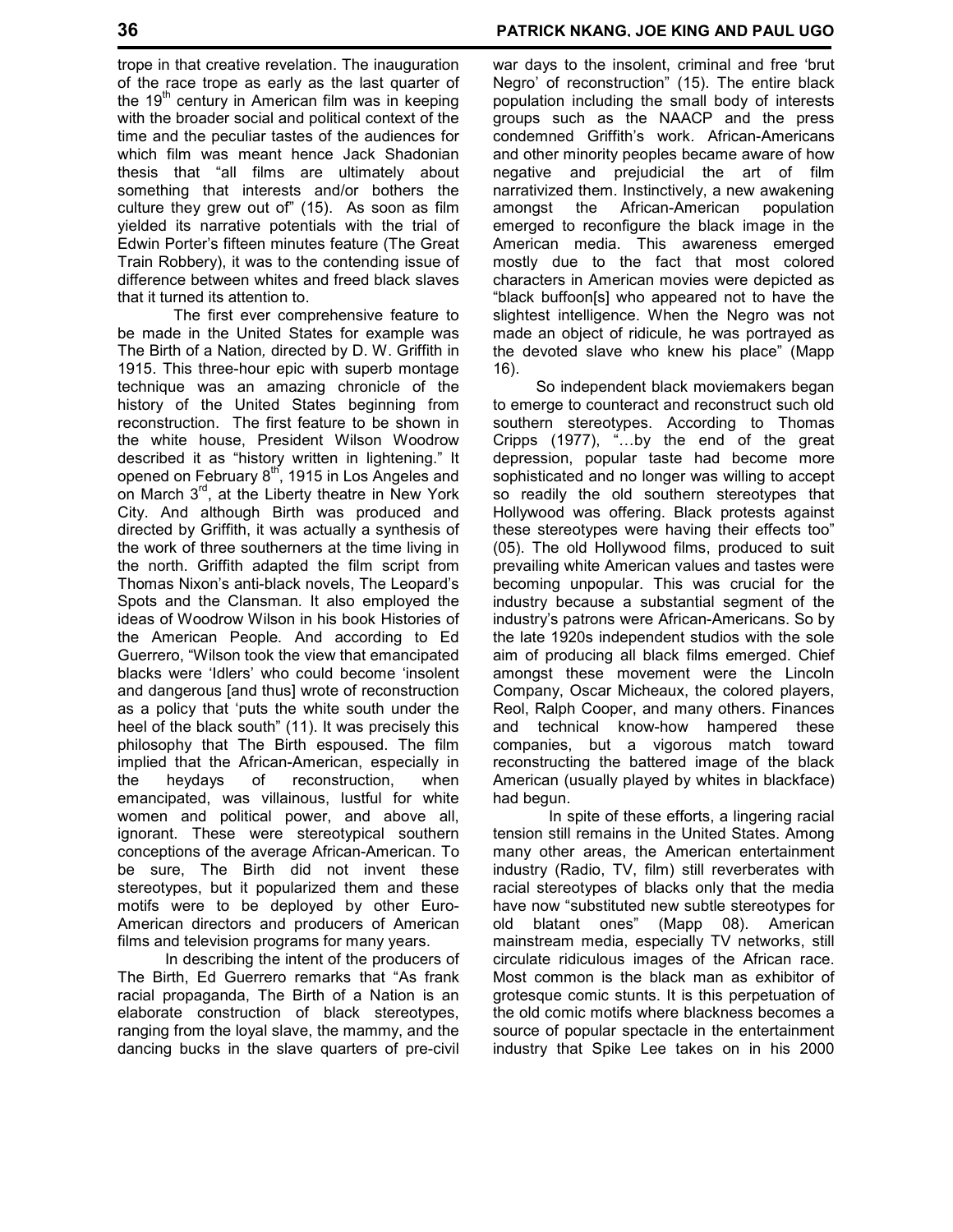#### **The Politics and Aesthetics of an African-American Film Producer/Director: Spike Lee**

 Shelton Jackson Lee, popularly known as Spike Lee, was born on the 20th of March 1957 in Atlanta and later raised in Forte Green section of Brooklyn. Lee had an early grounding in the performing arts, as his father, Bill Lee, was a jazz musician (perhaps this accounts for why Delacriox's own dad in *Bamboozled* is also a black performer). He attended Atlanta's prestigious More House College and later earned a degree in mass communication. He also enrolled in the New York's University Tisch School of the Arts, earning a Master's degree in film production. After this was a fulltime career in filmmaking both in the feature and documentary formats. According to an anonymous biographer, while there have been streams of African-American filmmakers since the late 1920s, "none has had the same cultural or artistic impact as Spike Lee." Combining the multiple roles of writer, director, producer, and entrepreneur, Lee "has revolutionized the role of black talent in Hollywood, tearing apart decades of stereotypes and marginalized portrayals to establish an arena for Afro- American voices to be heard...his movies are a series of outspoken provocative socio-political critiques informed by an unwavering commitment to challenging cultural assumptions not only about race but also about class and gender." He has directed a number of commercials and has evolved a pre-retail outfit "Spike Joint" where apparels relating to his films are sold. But more than anything else, he acquired a 40 acre and mull film institute on the campus of Brooklyn Long Island Jason Ankey to support young African-American filmmakers.

 His works, mostly concerned with racial minorities, are considered as radical and contrapuntal cultural texts amidst Euro-American hegemony. His cinematic corpuses reveal him as a politically radical and progressive filmmaker. In an interview with Salim Muwakhil, he framed the political slant of his movies by saying "someone has to force America to come to grips with the problems of racism" (Qtd in Lubiano 101). Though Wahneema Lubiano, African-American feminist is critical of the uncritical celebration of Spike Lee by the American press and academics, she nonetheless acknowledges the issues which he takes on in his films. She agrees that "what has not changed in the history of race in the United States is its centrality within culture, the importance of it to our socialization as produced and reinforced by schools, organizations, family, our sexual lives, churches, institutions—all of which produce racially structured society" (101). She then goes on to say that Spike Lee and his "...work represent a problematic through which the political difficulties that inhere in African-American cultural production in this moment can be usefully discussed" (98). This statement highlights the great contribution that Spike and his works provoke within the American cultural sector. For any one particularly interested in African-American cinema tradition between the later parts of the  $20<sup>th</sup>$  century to the present, his works provide a mine of discourses. He is one of the leading African-American film directors who have held their own with "thematically challenging work" (George 84).

#### *Bamboozled***: Critiquing Racist Mythologies in American Mainstream Media**

 Ed Guerrero has observed that "opening scenes are often used to express an ideological frame or orientation through which the spectator consumes the narrative..." (32). In other words, the very position a film takes is outstandingly evident from the very beginning and this is indeed the case with Spike Lee's *Bamboozled*. Dunwitty's meeting with the senior executives of CNS where he exhorts a radical overhaul in the programming for the network is important. The scene illuminates the power of proprietorship (financing) and its enormous impact on the content of the media. His vehemence about the needed radical change in programming in CNS is not entirely his own. In his own words, the top hierarchy of the network are "breathing down his back" to come up with something new and funny for its viewers. This scene indeed tells us something about the history of media financing/production and content implications in the United States.

 Top financiers of American mainstream networks come from a long pedigree of Euro-American supremacist class who shared and believed in the age-old mythic lores about innate Negro capacities. It is these cultural archetypes, which usually circulate among middle-class American media audiences that network owners with an eye for profit permanently explore and deploy in their productions. Thomas Cripps for instance has noted this influence of capital in culture production in the United States, tracing it as far back as the late nineteenth-century. According to Cripps, "unfortunately for the Negroes, whites slowly acquired technical and financial control over the motion picture industry and combined the many tiny studios into a nationwide system. Blacks all soon but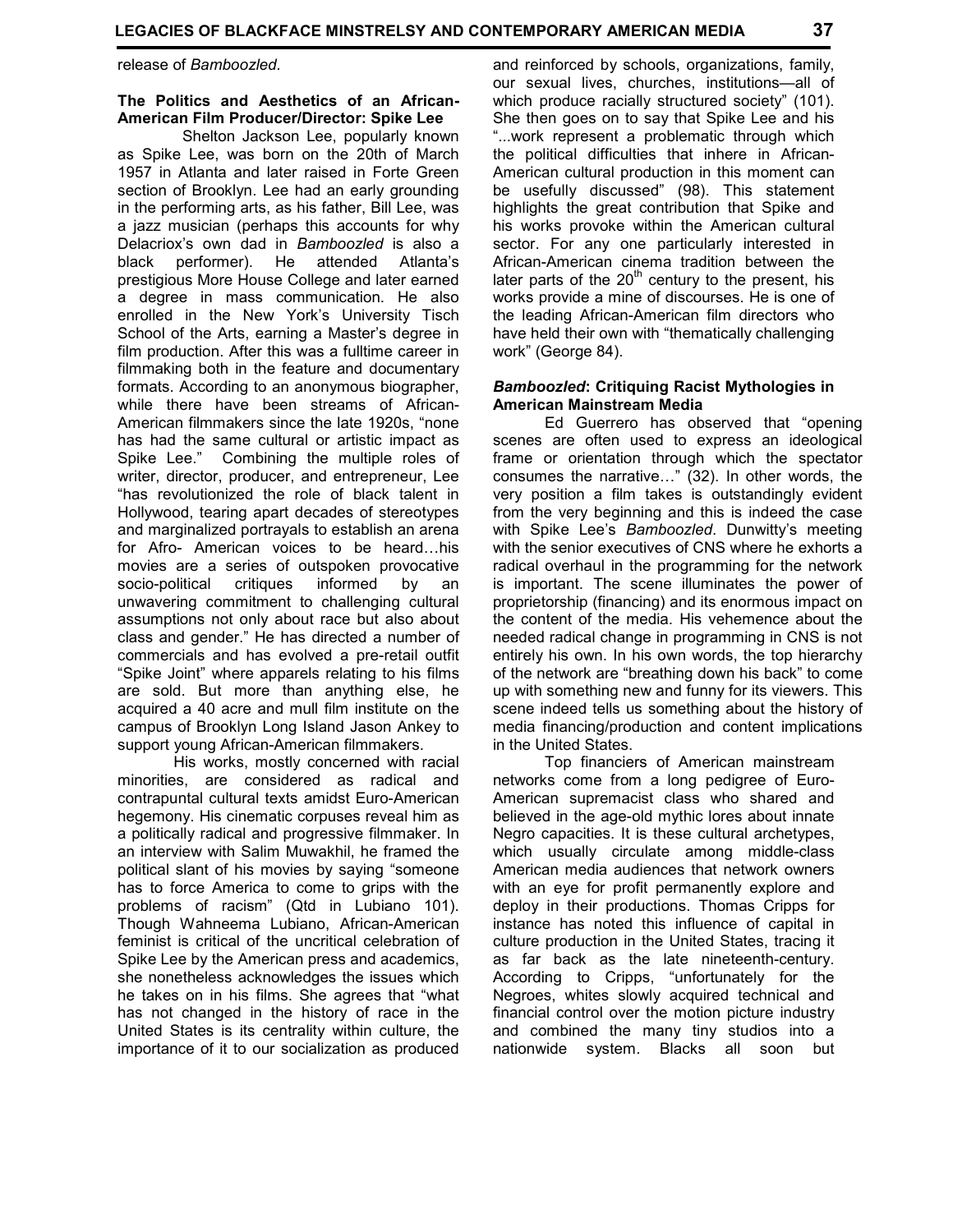disappeared from the screen" (08). When they did appear, they followed the old southern stereotypes. As a form of social protest then *Bamboozled* is concerned with "what it means to be a black entertainer in a white society...where almost all avenues of distribution are controlled by white conglomerate whose idea of what's black are profoundly different from those of black artistes" (Park 01).

 The tradition of ownership influence has continued to the present when the combined forces of network owners, unchallenged by black finances, still influence the appropriation, respurning and delivery of old stereotypes of black images in the mainstream media. Television and film maybe too distinct media but they share the same quality of being able to capture both image (sight) and (voice) sound. The prevailing dominance and perpetuation of prejudicial images of blacks on the small screen (TV) is thus only a muted form of the age-old influence of sponsors on the content of film. Current Hollywood films still carry the old black stereotypes*—*the Patriot, the Family Man, The Legend of Baggar Venice and more.

 As social text then, *Bamboozled* provides deep insights into the sociology of the American society. An anonymous reviewer of the film argued that the point the film makes is "that attitudes haven't changed, they're merely disguised by political correctness" (01). James Berardinelli puts it blankly; "American TV viewers are fundamentally racist and that the entertainment industry collaborates by providing entertainments that emasculates blacks" (02). This stinking indictment comes out quite clearly in Spike Lee's *Bamboozled*. When the black protagonist, Delacriox, under the pressure of his boss, drums up the Mantan New Millennium Show, tailored after the old southern minstrel blackface shows, his hope is that his bosses will consider it offensive and then fire him. But when his boss, Dunwitty, swallows his bait and the CNS moguls are all for the concept, he imagines that public outcry will stymie the continuation of the show by the network. But alas he is mistaken as its first airing receives gleeful public approval and great acclaim from the press. Before long, the shooting location for the show is a beehive of fans all adorned in black cork—the outstanding marker of the "Mantans."

 This inadvertent popularity of the "Mantans" unearths something profoundly inherent in the American media audience. According to O' Connor and Jackson, films usually "tell us what made people of other decades laugh or cry, what made them forget their troubles, and what they believed about their past" (xxi). In other words, the popularity of film and television programs privilege insights into "the subtleties of mass prejudices"; they tell about the state of mind of people at a certain epoch. The Mantans' popularity in *Bamboozled* thus signifies an enduring longing for black buffoonery by the American media audience, and indeed illuminates the *reason de'tre* for why the US media keeps recycling those images almost a century and half after slavery. Lee's own statement about the motivation for the film corroborates this point: "Being a black man in this country, and seeing how we've been depicted on television and film, this film has been inside of me since I started watching television and going to the movies" (Anonymous Review). Till date, prime time TVs still proliferate stock images of blacks and such programs are popular with the audiences especially white middle-class Americans. This lingering taste is an echo of the surviving passion of white American for black spectacle that dates back as far as even the lynching theatres of the mid-nineteenth to the early twentieth-century America.

 As creative cultural products, African-American films are therefore metaphors for the larger socio-political experiences of the colored people in the United States. *Bamboozled* particularly narrativizes the recurrent ways in which black culture is repeatedly appropriated and subverted to negative ends because of racist inclinations in the United States. This is what Ed Guerrero hints at when he declares that black culture is usually "relentlessly co-opted, emptied of its social meaning and sold by the entertainment industry as the latest fashion or fad" (07). This is quite evident in *Bamboozled*. Although it is Delacriox who initiates the Mantan concept, his boss (Dunwitty), complemented by the efforts of a Finish director/cameraman, completely distorts his concept by exaggerating it. Delacriox's tantrums about the inappropriateness of the show's content are unheeded because Dunwitty knows the audience for whom he's designing his TV show—an audience with a prolonged longing for archetypal black entertainment. This managerial maneuver indicates the widely held view that film and TV moguls in the United States have "increasingly tried to reflect conservative middle class values and strict racial codes of the time to guarantee profit from there as well as offset the cost increased capitalization and consolidation" (Guerrero 17). Both at the level of production and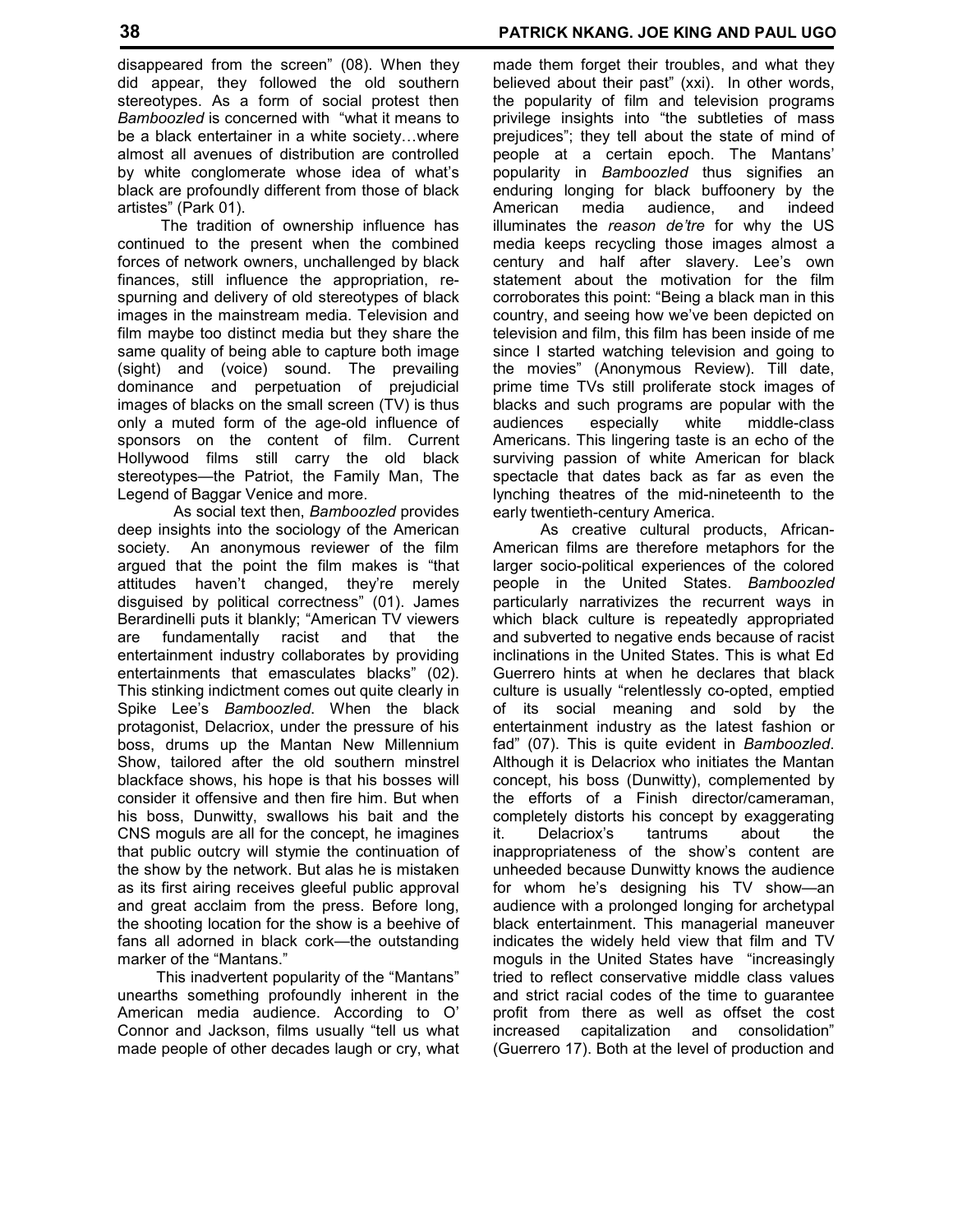consumption, there exist a recurrent cycle of entertainment tastes in America—the one suitable to white America at the expense of the African-Americans.

 In teasing out the dangerous social critiques embedded in *Bamboozled*, it is crucial to trace the genealogy of blackface minstrel in the United States because that history helps illuminate the peculiar mimicry slant that Spike Lee deploys in the film, especially as a countercultural discourse. As the main activity of slaves was labor, they spent a large amount of their time in plantation farms tending cotton, coffee, sugar and other crops. And though extricated thousands of miles away from their original homeland, they were not completely uprooted from their culture. In their spare moments they found time to recreate and amuse themselves within the plantations. Inevitably, they turned to their cultural memories for fun, which came in the form of dance and songs. As plantations were one of the rare areas for inter-racial interaction, these cultural expressions provided amazing exotica to Euro-American slave owners at the time. Instinctively, some white slave owners began to relish and even patronize these cultural forms exhibited by blacks within the plantations. Eric Lott has noted these kinds of early inter racial contacts that fertilized the growth of minstrel imitation amongst Anglo-American theatre troupes. He reports from the New York clipper a certain Billy Whitlock, a banjo player with the Dan Emmett's Virginia minstrels who used to "quietly steal off to some Negro hut to hear the darkeys sing and see them dance" (50). So also was Ben Cotton, a performer in Mississippi, who used to sit and perform with blacks in front of their cabins.

 And plantations were not the only interracial contact zones from where black performance culture sifted into white culture. Apart from black festivals, churches and theatres (where people like Ira Aldridge, the renowned black Shakespeare artist), there was what Lhamon Jr. calls the "Catherine Market street culture." We mention this market and the performances that were contemporaneous with it because the performances we see in *Bamboozled* are prototypes of the Catherine Market tradition. The Catherine market, located in the seventh street of the seventh ward of New York, was not a slave market. Rather, it was a market for the exchange of goods and services. Here, slaves, mostly from Long Island, who took leave from their masters for a number of days came with wares such as roots, berries, herbs, fish, and oysters and so forth to sell as a way of earning extra to earn money.

 Drawing from the reports of Thomas De Voe, Lhamon explicates on how black slaves hired by butchers, performed dances and songs for a fee (7); something they'll naturally do for mere entertainment in the plantations anyway. Usually in twos or threes, the performers danced on top of boards called shingles (a kind of improvised make-shift stage), sang comical tunes, and accepted offerings from the public. When there was no money they accepted eels (fish) in lieu of money. They generated sounds from tapping and clapping their feet and playing instruments made locally from plantations called banjos. The Catherine market was thus a unique social space where "Citizens and slaves mingled to gather, perform, and learn the stylistic gestures that sorted out their problems. It was an urban edge and a nexus, a determinative cultural valve sorting our nutrients and waste" (Lhamon 8). Both white and blacks loved the black performances and they showed their support, love and enchantment through the tokens they threw on the players.

 Before long, white theatre performers adapted this popular entertainment into their repertory for greater appeal. As Lotts puts it "The outsider comes to teach the insider. The insiders master the gesture themselves; in time, they claim to do them better than the outsiders" (13). As the white adaptors were not black in color, they had to simulate blackness if their shows were to remain close to the originals. So to the blackening-up tradition did the performers all turn. According to William Mahar, "The primary convention that identified the minstrelsy show as entertainment was the burnt cork make-up" (01) and a number of reasons have been advanced for this blackening up but they fall beyond the purview of this paper.

 As the defining relationship between blacks and whites during this period was that of slave and master, inferior versus superior, laborer versus employer, these disparities soon found their way into the blackface minstrelsy shows. According to Mahar, "the combination of burned, pulverized champagne corks and water (Sometimes petroleum jelly or a similar substance) served as a racial marker announcing that a single actor or an ensemble offered what were selected aspects of (arguably) African-American culture to audiences interested in how racial differences and enslavement reinforced distinctions between blacks and Americans" (01). So although Lotts advises that it is to the North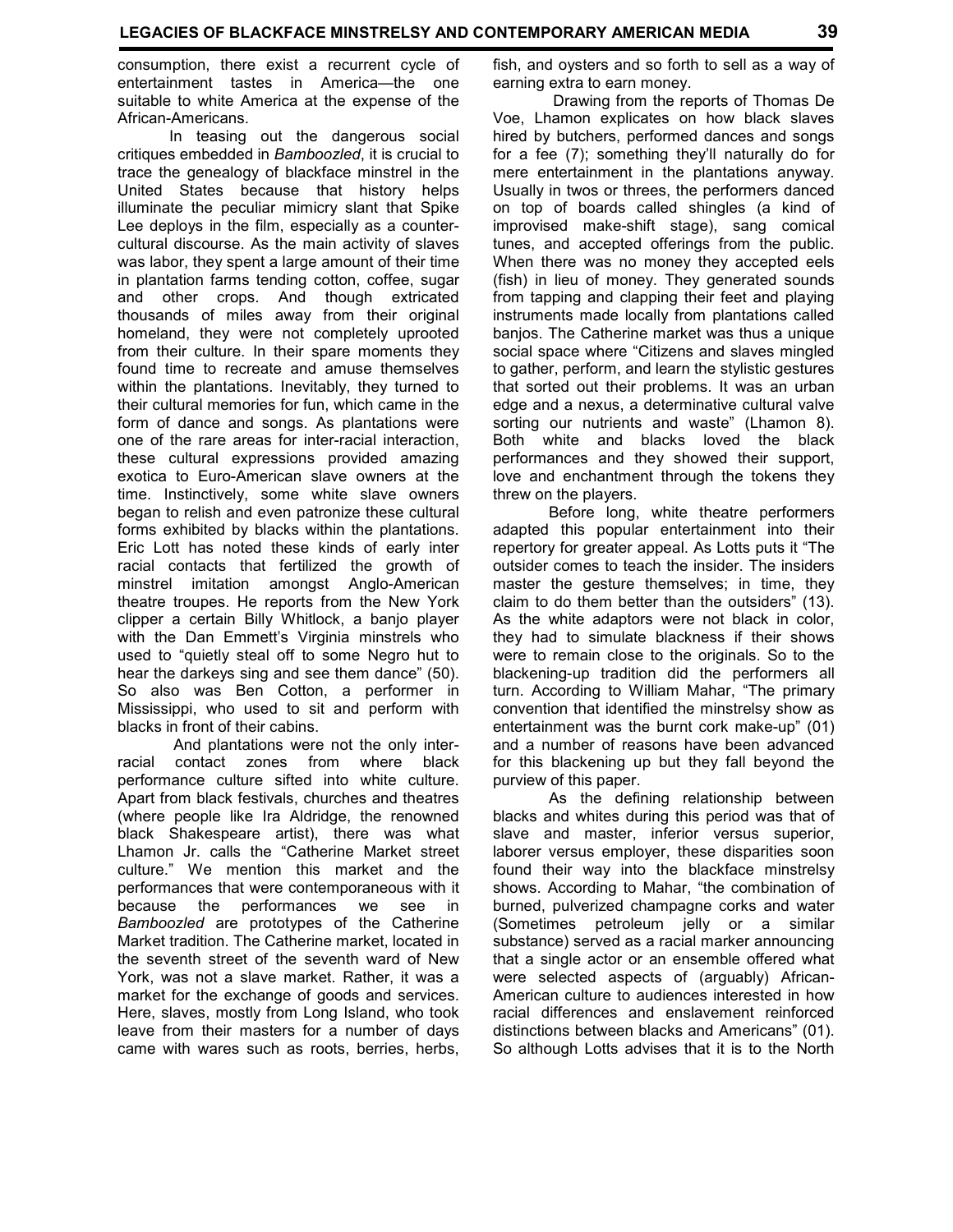that we must turn to in questing for the origins of blackface minstrelsy, when it did emerge, Southern prejudices permeated it. Fredrick Douglass, denouncing the pro-Southern inclination for such minstrel groups as the "Virginia Minstrels", the "Christy Minstrels" and the "Ethiopian Serenaders," described them as "Filthy scum of white society, who have stolen from us a complexion denied to them by nature, in which to make money, and pander to the corrupt taste of their white fellow citizens." Douglass did believe that blackface entertainment "compromised the search for racial harmony and treated differences in race and status as a subject of ridicule" (Mahar 7-8). The blackface shows degenerated from their earlier benign and harmless cultural exchanges to platforms where white racial subjectivities were worked into them. And this trend was to permeate and pervade all white cultural

productions from the late nineteenth-century onwards. Lotts puts it succinctly when he says that the minstrelsy template culled from the Catherine Market "survived transatlantic crossing and held sway both south and north of the Thames. It held for the traveling minstrel show in metropolitan and frontier venues. It survived, even showed the way for, silent and talking films. It was popular on TVs in the fifties and even now organizes much of MTV" (05).

 It is this cultural history of the blackface minstrelsy and its subversive Euro-American adaptation and deployment that Spike mimics to score his point in *Bamboozled.* When the film opens, we find two itinerant black performers in New York called Manray and Dowark (Savion Glover and Tommy Davidson). But these two street performers adopt almost all the key elements of the "Catherine Market" paradigm. As slaves left their dingy plantation aboard to the Five-points Catherine Market square, so do Manray and Dowark leave their scruffy habitation in the Manhattan ghetto to the city center in New York; as the slaves bore their shingles for performances, so do Manray and Dowark roll their mobile stage with them; as the slaves danced and made sounds by clapping their feet, so does Manray create his own melody from tapdancing; as whites gathered to watch the cultural exotica of the slaves, so do New Yorkers swam to watch these two street performers; as the slaves took offerings or eels from their watching audiences, so do the two black New Yorkers collect tokens from their white New Yorkers; as the Negro performers were hired by the butchers for "a penny extra" more, so will the Manrays be

hired by CNS network; and as blackface performers made their way from stage to the screen , so will the two black performers transit from the street to the tube (TV). Spike Lee's *Bamboozled* thus offers a beautiful visual catalogue of pop culture from the Jacksonian age to the mid twentieth-century.

 But Spike's deployment of the blackface motif emerges from a thorough grounding in the very logic of colonial mimicry. According to Homi Bhabha "mimicry emerges as the representation of a difference that is itself a process of disavowal." In this sense "The success of colonial appropriation depends on a proliferation of inappropriate objects that ensure its strategic failure, so that mimicry is at once resemblance and menace" (126-127). It is a form of cultural politics that attempts to show that the colonial paradigm is incapable of being a cultural model. The mockery of blackface in *Bamboozled* then becomes a powerful logic of disavowal of the colonizer's imperfect and subversive mimicry of indigenous cultural forms.

 An unmistakable cultural resonance in the film that also doubles as a poignant social critique is the peculiar design of the Mantan New Millennium Minstrel Show. The setting, costume and make-up, characterization, music, dance, and spectacle of the show are reminiscent of the early blackface minstrelsy shows of antebellum America. Recorded in a proscenium theatre, the setting is a watermelon patch on an Alabama plantation. This set, according to Paula Massood, "Resembles a southern plantation very much like the idyllic setting from early vaudevilles or from the black cast musicals, such as Vincent Minelli's Cabin in the Sky produced in Hollywood between 1929 and 1943" (207). It is here that the Mantans, supported by other stock black entertainment characters such as *Rastus and Sambo*, and backed by a band called the Alabama porch monkeys (played by the Roots), are seen "cavorting and lazing around their water melon patch (Wright 02). The two act out long held beliefs about blacks popularized in the antebellum south, what Donald Bogle has referred to as "Toms, Coons, Mulattos, Mammies and Bugs" (1989).

 These categories usually include chicken stealing, crap shooting, watermelon eating, slow talking, laziness, gin drinking etc. (Sampson 10 & 24). These stereotypes implied that a black slave could never resist water melon; that the plantation was a cherished place of pleasure for the slave; that the slave was complacent with serving his white master and so on. But as a form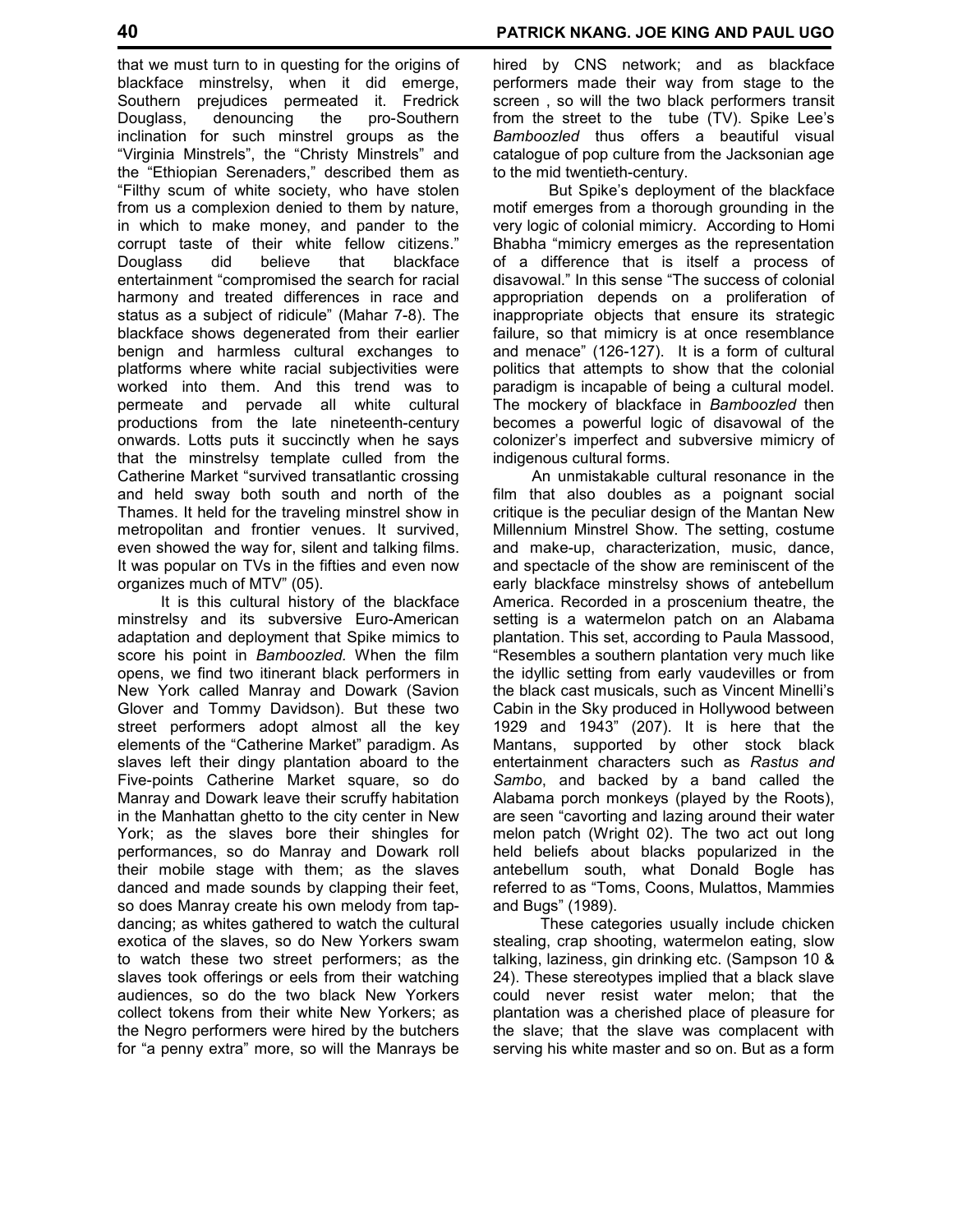of cultural critique, the present day setting of the Mantans suggests that little has changed in America. The blackface Mantan Show and the surprising and ironic popularity that trails it in the film set in the America of the Twenty-First Century underscores Paula Massood's view that "what might appear as innovative in urban popular culture actually has deep roots in the long and perhaps forgotten history of American cinematic, televisual, and theatrical representations" (208). It is a subtle reference to the recurrence of mythic conceptions of the African-American that continues to circulate the American socio-cultural ambience for more than two centuries and half.

 As a way of engaging the contemporary political, economic, cultural, and social existence in post civil rights America, *Bamboozled* succeeds precisely in enunciating Massood's point through the visualization of archival footage of African-American images in the US media since the last quarter of the  $19<sup>th</sup>$  Century to the present. Rob Blackwelder corroborates this point when in his review of the film he states that, "the dizzying array of historical footage edited into the film showing blacks exploited in showbiz certainly help makes his point, as does the extensive collection of racist antiques..." (03). These clips of American entertainment history and the pejorative semiotization of the Negro in it run as far back as the Uncle Tom's Cabin of the 1903s through The Birth of a Nation in 1915 and later TV comedies beginning from the 1950s up to the Good Times of the 1980s. This visual history articulates a repetition of years of black stigmatization in America's cultural sector.

 In arguing for the apprehension of the use of historical clips in the film as an articulation of echoes, we draw copiously from memory studies and its connection to film. Paul Grainge for instance has argued that "as a technology able to picture and embody the temporality of the past, cinema has become central to the mediation of memory in modern cultural life" (01). Film becomes a cultural tool bearing popular memory as distinct from public history. Even though history and memory are intertwined in some sense as both concern the knowledge and interpretation of the past, memory is different in the sense that "it draws attention to the activation of the past as they are experienced in the present" (Grainge 01). And memory functions in cultural texts such as films in very peculiar ways. It becomes a strong factor in socio-cultural and political struggles. This is how we view the archival footage in *Bamboozled.* We see them as

cultural memories deployed to a political end. The footage function precisely in the same manner in which Grainge argues that "the negotiation of memory," especially in the cultural sector, "describes the echo and pressure as it is configured in the present-based struggles over the meaning of lived experience." In this context then memory "... is seen as a political force, a form of subjugated knowledge that can function as a site of potential opposition and resistance..."  $(2-3)$ .

 The sponsors of the Mantan Show in *Bamboozled* also provide other insights on the dimensions of racist echoes in the United States. The advert by producers of a two-liter bottle of malt liquor drink tagged *Da Bomb* drops a hint on the widely held notion of black hyper- sexuality. The ad depicts black masculine characters and bitchy black women exhorting the use of *Da Bomb* as they claim it invigorates sexual performance. The ad thus is a powerful reference to the persisting conceptualizations of black hyper-sexuality. The hyperbolization of black sexuality had begun soon after slavery. The logic behind this popular myth was that the children of the loyal slave (Uncle Tom), once free, became hyper-virile (men) and bitchy (women). This notoriezation of the African-American figure*,* what Wiegman calls "feminized docility" and "hypermasculinised phallicity" (96) of the black subject became a widely circulated social myth and it accounted for most of the lynching orgies that were prevalent between the later parts of the nineteenth to the early parts of the twentiethcentury. This legendary phallocentricism of the black male was reproduced in American cultural circuits such as theatres, films, novels, dramas and comic books.

 And while we agree that *Bamboozled* is a vehement agitation against the persistent and pervasive stereotyping of the African-American, the film does not spare the black wo/man for his or her complicity in these continued echoes of stigmatization. According to Andrew O'Hehir, "Lee also suggests that blacks have become conscious and unconscious collaborators in the perpetuation of these stereotypes and must bear some responsibility for it" (01). The *Mantans* is an entertainment concept initiated by a black American (Delacriox) working with the white middle class; the stars of the show are two African-Americans (Manray and Dowark); the excited audiences who cheer on with cork colored faces are mostly blacks. When the advert for the show's audition is put out, it is blacks that flock the venue with different black stereotype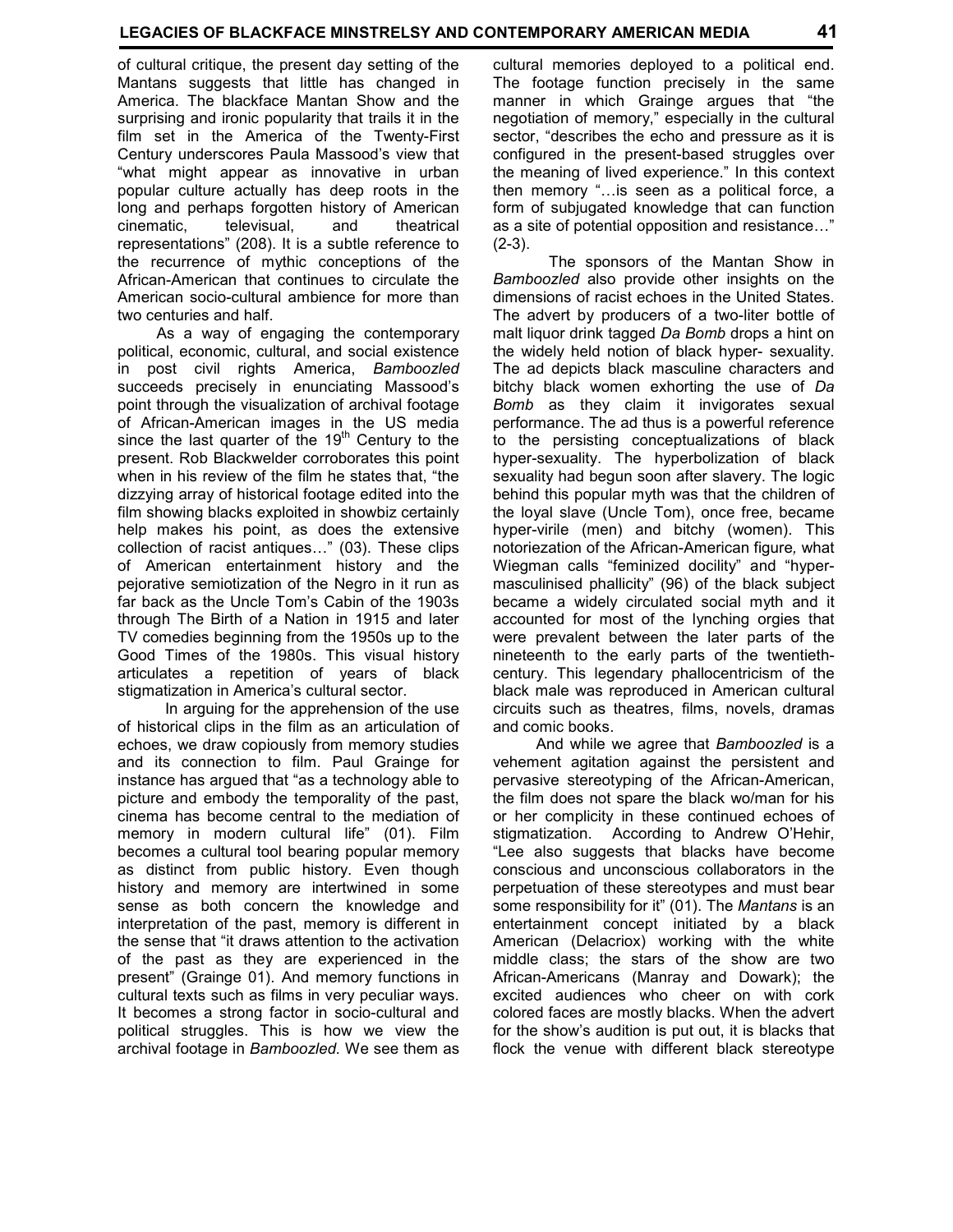performances—Aldridge, the Negro pastor, horn piping reminiscent of slave "doings" in plantations, etc.

 This complicity of the black American that Lee points at in the film is usually not unconnected with economic gains. Many African-Americans prostitute their talents for profit from Euro-American art sponsors and patrons and this dates back to as far as the early parts of the nineteenth-century. Eric Lotts for instance has made reference to Thomas De Voe's reports of slaves in 1815 from Long Island who on being granted short leave by their masters "were ever ready" to perform Negro "Sayings or Doings" for extra money in public (41). These types of performances, as I have illustrated earlier, were later to be appropriated by earlier Anglo-American theatre performers into their repertory using burned cork on their faces to simulate blackness.

 It is the recurrence of such black American complicity in his/her stigmatization in the twentyfirst century that the film hints at. This is evident in the attitudes of Delacriox and the two Mantan performers. Dela, as he is popularly called in the film, smiles as huge cheques from the network come his way and the lives of the two entertainers changes dramatically from ghetto personalities and impecunious roving artistes to big-time New Yorkers with a luscious apartment, fame and money. These economic gains often blind most African-American entertainers to the cultural treachery they pose to their own race. This is another form of echo but one that resounds from within the precincts of the black community itself rather than from outside, what David Molden (1993) calls " Black on Black Shame."

#### **CONCLUSION**

In her work, Black City Cinema: American Urban Experience in Film, Paula Massood calls attention to Mikhail Bakhtin's argument about the powerful link between the film text and the actual world of reality. Bakhtin acknowledges that there is a difference between the world outside and the one created in the film text. But the former feeds on, and relies almost entirely on the latter for its depictions. According to Bakhtin "out of the actual chronotopes of our world (which serve as the source of representation) emerges the reflected and created chronotopes of the world represented in the work (in the text)" (Qtd in Massood 06). We find this compelling logic invaluably relevant to our discussion of the echoes of African-American stereotypes and

caricatures in contemporary cultural productions in America as suggested in *Bamboozled*. To be clear, we do not suggest that *Bamboozled* as a creative piece is itself an echo (an argument which can possibly be pulled). Rather, we argue that the scenarios it presents are mimicries (a form of sign-posting) of contemporary echoes of cultural racism in the United States. The film, through its reproduction of cultural artifacts, helps us understand the current experiences of the African-American as s/he engages with the society where s/he lives. What we see in the film therefore is only refractions from the reality of daily experiences of African-Americans in the US. What *Bamboozled* does then is to invoke and play on what Yearwood Gladstone (2000) refers to as "cultural memories" through narration, to protest a dimension of racism which manifests itself in very congealed forms in American *mediascape.* The film functions as "a kind of visual testimony or evidence" (Smith Michelle 162) to the enduring structures of domination and racism that still pervade the American society. In many ways then, we argue that *Bamboozled* essentially triangulates what Cynthia Lucia refers to as "race, money and media" in contemporary America.

 We end this paper with a rather long quotation which, in our opinion, captures the true essence of the production of *Bamboozled*: "What would be desirable in future cinematic inscriptions of slavery would be the production of black and other independent features that artfully historicize and politicize the issues in a way that not only reveals slavery's past but at the same time, by allegory, allusion or otherwise, communicates its relevance to Americans today" (Guerrero 35). This statement provides a black cinematic agenda within which we can authoritatively situate Spike Lee's *Bamboozled.* The film not only historicizes but also politicizes distinctive cultural memories of Africa-American experience within the field of media production in the United States.

### **WORKS CITED.**

- Brooks, Xan. "Bamboozled Review."Sight and Sound.(http://www.bfi.org.uk/sightandsou nd/2001 .May, 2001.
- BlackWelder, Rob. "Playing the Race Card: Heavy Handed Spike Lee Hits Hard in Bamboozled, a Vicious Satire of Start-up Networks and Ethnic Sitcom."(http://www.splicedonline.com/00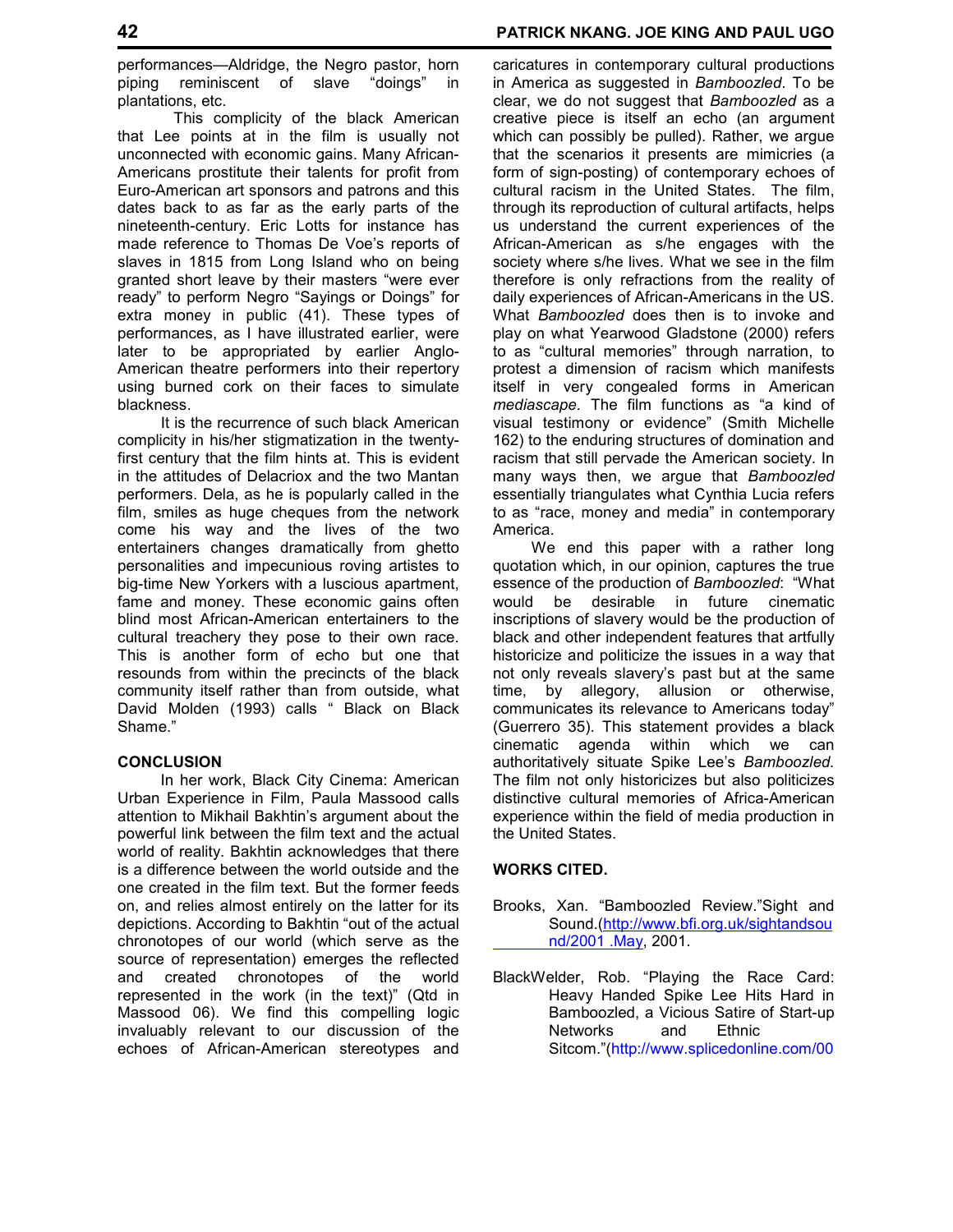#### **LEGACIES OF BLACKFACE MINSTRELSY AND CONTEMPORARY AMERICAN MEDIA 43**

reviews/Bmboozled.htlm). 2000.

University Press, 1997.

- Berrardinelli, James. "Bamboozled: A film Review."(http://moviereviews.colossus.ne  $t/movies/b/bamboozled.$ ht 10<sup>th</sup> January, 2001.
- Bhabha, Homi. "Of Mimicry and Man: The Ambivalence of Colonial Discourse." October. #28. Spring, 1984. 124-133.
- Cynthia, Lucia. "Race, Media and Money." Cineaste: American Leading Magazine on the Art and Politics of the Cinema. 26:2, March 1<sup>st</sup>, 2001. P10-12.
- Crowdus, Gary and Dan Georgakas. "Thinking About the Power of Images: An Interview with Spike Lee." Cineaste: American Leading Magazine on the Art and Politics of the Cinema. 26:2. March  $1<sup>st</sup>$ , 2001. P4-9.
- Cripps, Thomas. Slow Fade to Black: The Negro in American Film. 1900-1942. New York: Oxford University Press, 1977.
- David, Molden. "African Americans in Hollywood: A Black on Black Shame." Black Issues in Higher Education. Online: (http//www.findarticles.com). January 11th, 1996.
- Guererro, Ed. Framing Blackness: African American Image in Film. Philadelphia: Temple University Press, 1993.
- Graine, Paul (Ed). Memory and Popular Film. Manchester and New York: Manchester University Press, 2003.
- Lott, Eric. Love and Theft: Blackface Minstrelsy and the American Working Class. New York: Oxford University Press, 1993.
- Lhamon Jr., W. T. Raising Cain: Blackface Performance From Jim Crow to Hip Hop. London, England: Harvard University Press, 1998.
- Lubiano, Wahneema. "But Compared to What?: Reading Realism, Representation and Essentialism in School Daze, Do the Right Thing, and Spike Lee Discourse." Representing Blackness: Issues in Film and Video. New Brunswick: Rutgers
- Mapp, Edward. Blacks in American Film: Yesterday and Today. Metuchen, N.J., The Scarecrow Press, 1972.
- Massood, J. Paula. African American Urban Experience in Cinema. Philadelphia: Temple University Press, 2003.
- Mahar, William. Behind the Burnt Cork Mask: Early Blackface Minstrelsy and Antebellum American Popular Culture. Urbana and Chicago: University of Illinois Press, 1999.
- Mapp, Edward. Blacks in American Film: Yesterday and Today. Metuchen, N.J.: The Scarecrow Press, 1972.
- O'Connor, John and Martin Jackson. "Introduction." American History, American Film: Interpreting the Hollywood Image. O'Connor and Martins Eds. New York: A Fredrick Ungar Press, Inc., 1979.
- O'Hehir, Andrew. "Bamboozled." Online: All.Salon.com.  $1<sup>st</sup>$  October 2004.
- Parks, Robert. "Bamboozled." The Phantom Tollbooth. http://www.tollbooth.org (1st October 2004).
- Shadonian, Jack. "Review of Guest in the House." Film & History. 4:1- 1974.
- Smith, Michelle. American Archives: Gender, Race and Visual Culture. Princeton, New Jersey: Princeton University Press, 1999.
- Schlesinger Jr., M. Arthur. "Forward." American History, American Film: Interpreting the Hollywood Image. O'Connor and Martins Eds. New York: A Fredrick Ungar Press, Inc., 1979.
- Wright, Kelwyn. "'Bamboozled' Review." Black Congress-General News Article/Repots. Online:http://www.hartford -hwp.com//archives/45a/356.14<sup>th</sup> November 2000.
- Wiegman, Robyn. American Anatomies: Theorizing Race and Gender. Durham